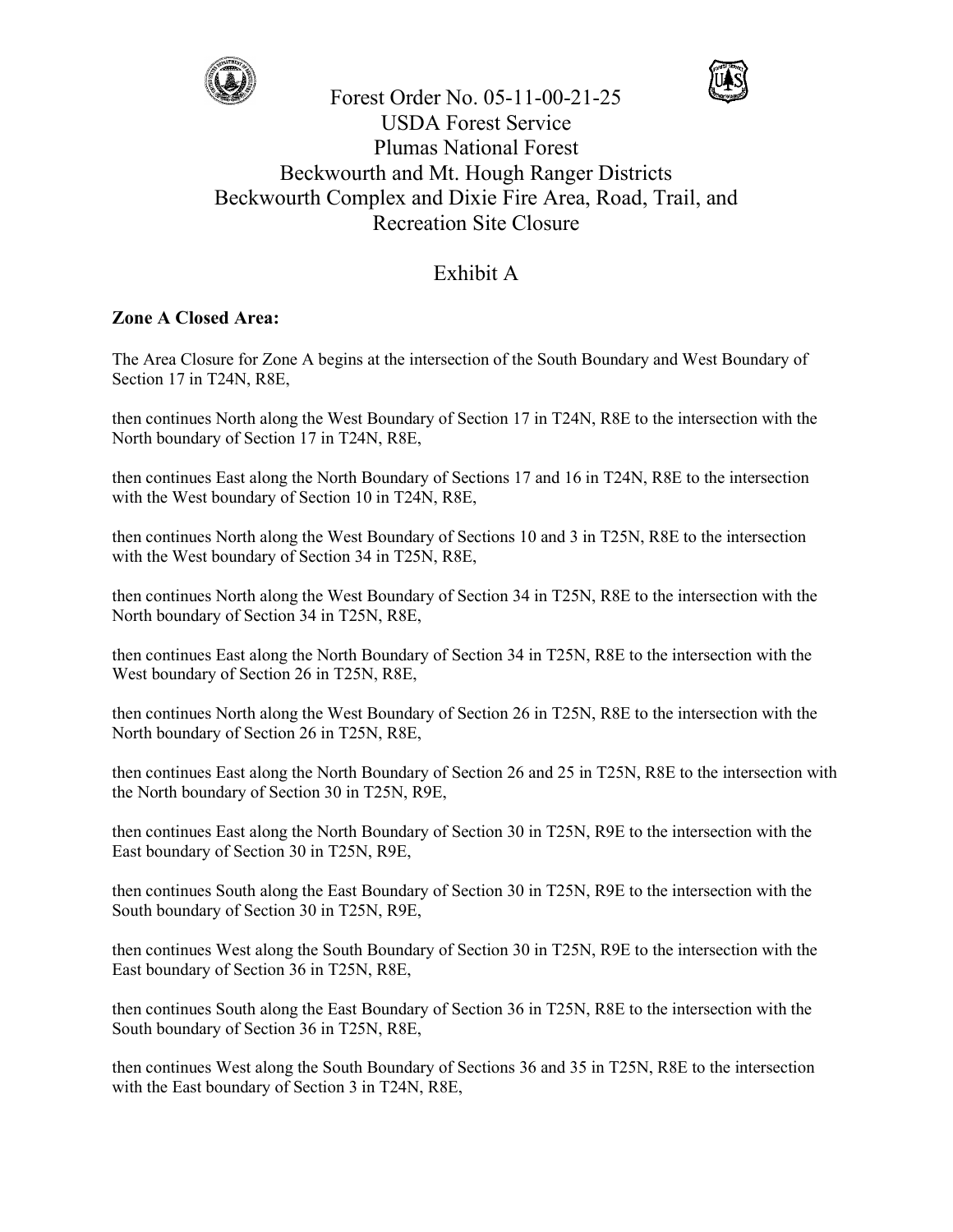



## Exhibit A

then continues South along the East Boundary of Sections 3 and 10 and 15 in T24N, R8E to the intersection with the South boundary of Section 15 in T24N, R8E,

then continues West along the South Boundary of Sections 15 and 16 and 17 in T24N, R8E back to the starting point for the Zone A Area Closure at the intersection of the South Boundary and West Boundary of Section 17 in T24N, R8E.

### **Zone A Closed Forest Campgrounds:**

Lower Bucks Family Campground, Township 24N, Range 7E, Section 33 Mill Creek Family Campground, Township 24N, Range 7E, Section 27 Gansner Bar Family Campground, Township 25N, Range 7E, Section 17 North Fork Family Campground, Township 25N, Range 7E, Section 33 Queen Lily Family Campground, Township 25N, Range 7E, Section 5 Silver Lake Family Campground, Township 24N, Range 8E, Section 7

### **Zone A Closed Forest Trailhead:**

Belden Trailhead, Township 25N, Range 6E, Section 24

#### **Zone A Closed Roads:**

| 24N05Y  | 25N20A  |
|---------|---------|
| 24N05YA | 25N20B  |
| 24N05YC | 25N20B1 |
| 24N29X  | 25N20B2 |
| 24N29XC | 25N20B3 |
| 24N30   | 25N20C  |
| 24N30A  | 25N20E  |
| 24N30B  | 25N55   |
| 24N95   | 25N56   |
| 24N95A  | 25N56B  |
| 25N12   | 25N57   |
| 25N12C  | 25N57A  |
| 25N17   | 25N57B  |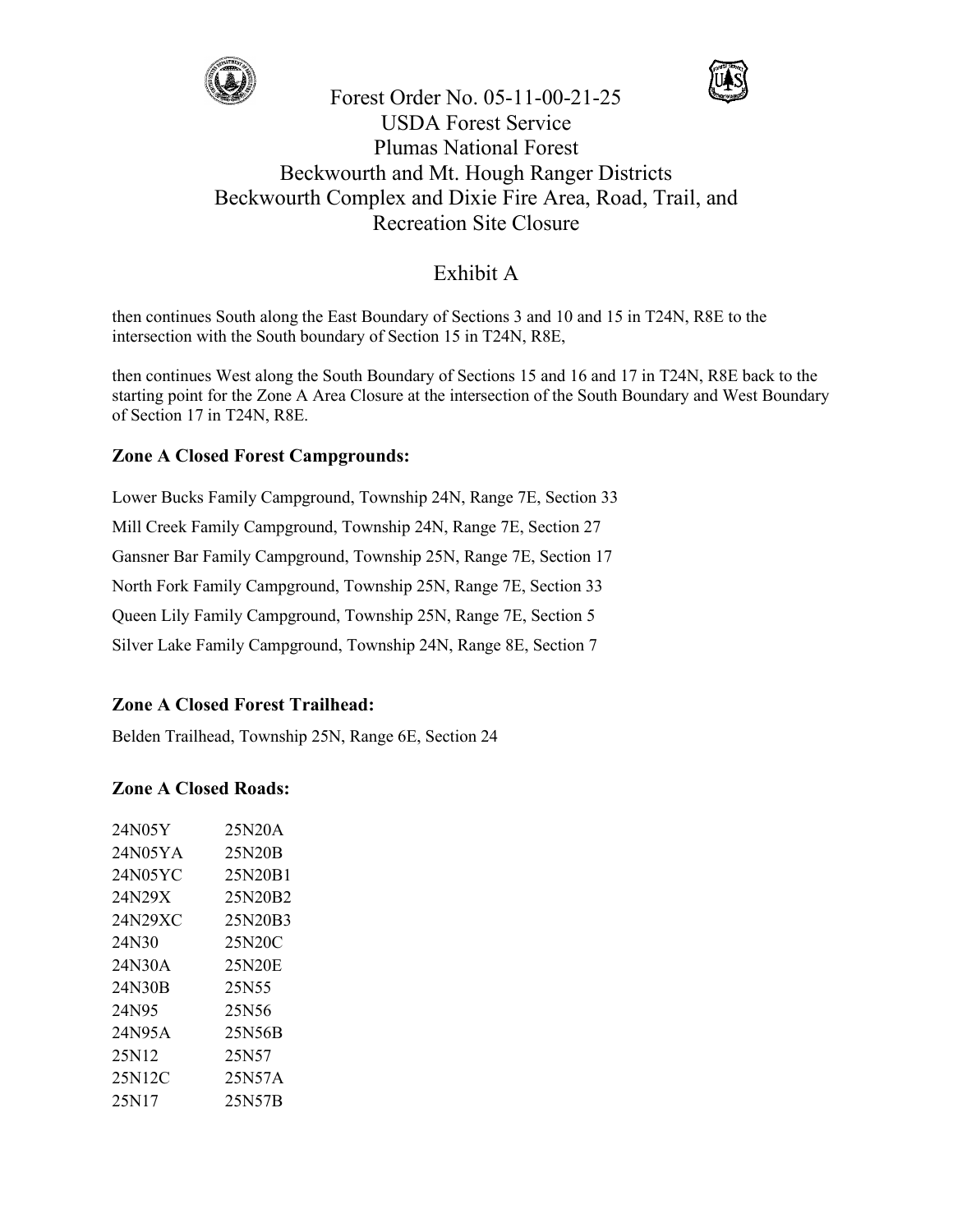



### Exhibit A

25N17B 25N83 25N20 26N26

#### **Zone A Closed Trails:**

8M15 8M16 8M25 2000 (Pacific Crest Trail from Bucks Summit to the Lassen National Forest Administrative Boundary)

### **Zone B Closed Area:**

The Area Closure shown for Zone B begins at the intersection of the South Boundary and West Boundary of Section 32 in T24N, R12E,

then continues North along the West Boundary of Section 32 in T24N, R12E to the intersection with the South boundary of Section 30 in T24N, R12E,

then continues West along the South Boundary of Section 30 in T24N, R12E to the intersection with the South boundary of Section 25 in T24N, R11E,

then continues West along the South Boundary of Section 25 in T24N, R11E to the intersection with the West boundary of Section 25 in T24N, R11E,

then continues North along the West Boundary of Section 25 in T24N, R11E to the intersection with the South boundary of Section 23 in T24N, R11E,

then continues West along the South Boundary of Section 23 in T24N, R11E to the intersection with the West boundary of Section 23 in T24N, R11E,

then continues North along the West Boundary of Section 23 in T24N, R11E to the intersection with the South boundary of Section 15 in T24N, R11E,

then continues West along the South Boundary of Section 15 and 16 in T24N, R11E to the intersection with the West boundary of Section 16 in T24N, R11E,

then continues North along the West Boundary of Section 16 in T24N, R11E to the intersection with the South boundary of Section 8 in T24N, R11E,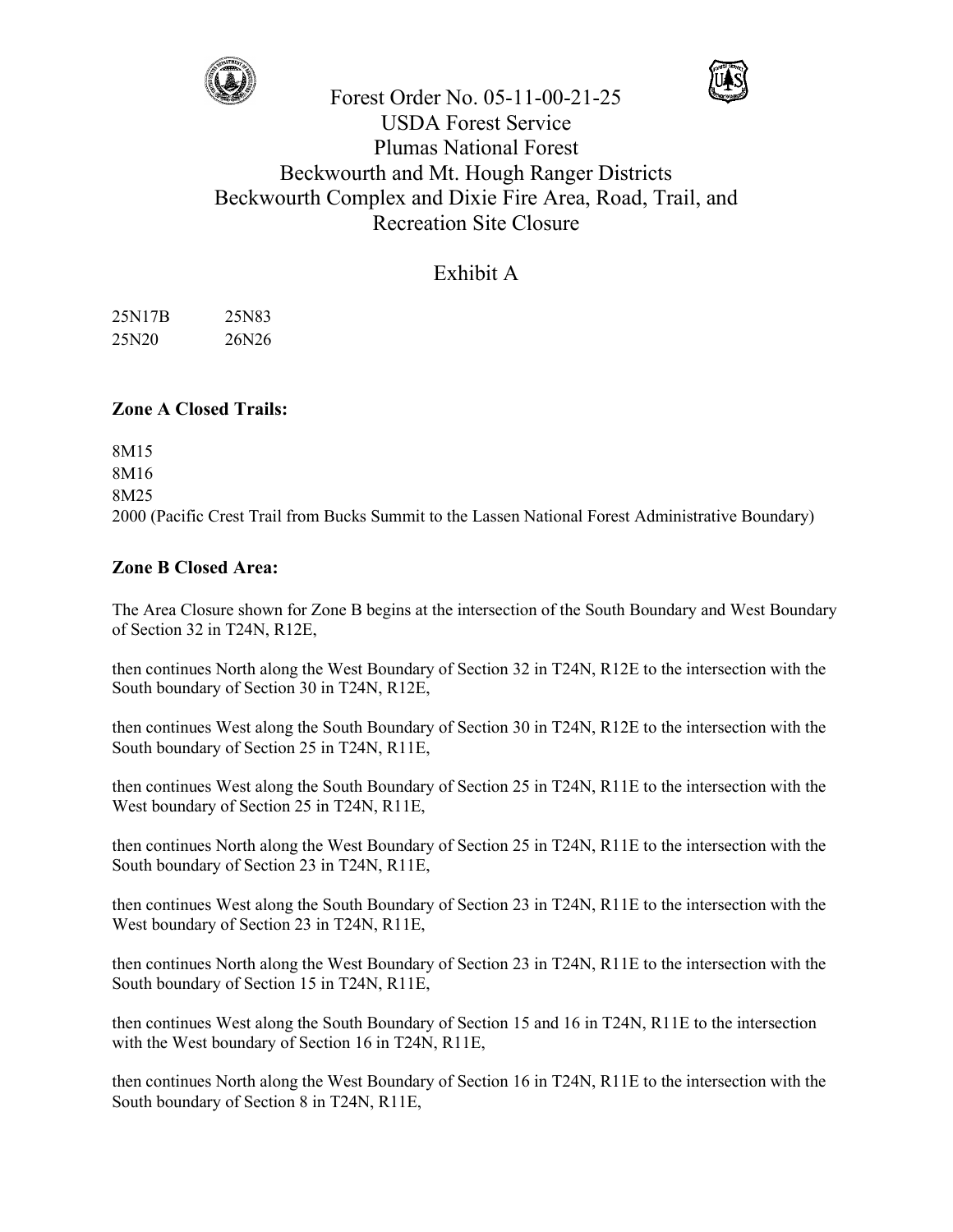



## Exhibit A

then continues West along the South Boundary of Section 8 in T24N, R11E to the intersection with the West boundary of Section 8 in T24N, R11E,

then continues North along the West Boundary of Section 8 and 5 in T24N, R11E to the intersection with the South boundary of Section 31 in T25N, R11E,

then continues West along the South Boundary of Section 31 in T25N, R11E to the intersection with the West boundary of Section 31 in T25N, R11E,

then continues North along the West Boundary of Section 31 and 30 in T25N, R11E to the intersection with the South boundary of Section 24 in T25N, R10E,

then continues West along the South Boundary of Section 24 in T25N, R10E to the intersection with the West boundary of Section 24 in T25N, R10E,

then continues North along the West Boundary of Section 24 and 13 in T25N, R10E to the intersection with the North boundary of Section 13 in T25N, R10E,

then continues East along the North Boundary of Section 13 in T25N, R10E to the intersection with the North boundary of Section 18 in T25N, R11E,

then continues East along the North Boundary of Section 18 in T25N, R11E to the intersection with the East boundary of Section 18 in T25N, R11E,

then continues South along the East Boundary of Section 18 and 19 in T25N, R11E to the intersection with the North boundary of Section 29 in T25N, R11E,

then continues East along the North Boundary of Section 29 in T25N, R11E to the intersection with the East boundary of Section 29 in T25N, R11E,

then continues South along the East Boundary of Section 29 and 32 in T25N, R11E to the intersection with the North boundary of Section 4 in T24N, R11E,

then continues East along the North Boundary of Section 4 in T24N, R11E to the intersection with the East boundary of Section 4 in T24N, R11E,

then continues South along the East Boundary of Section 4 in T24N, R11E to the intersection with the North boundary of Section 10 in T24N, R11E,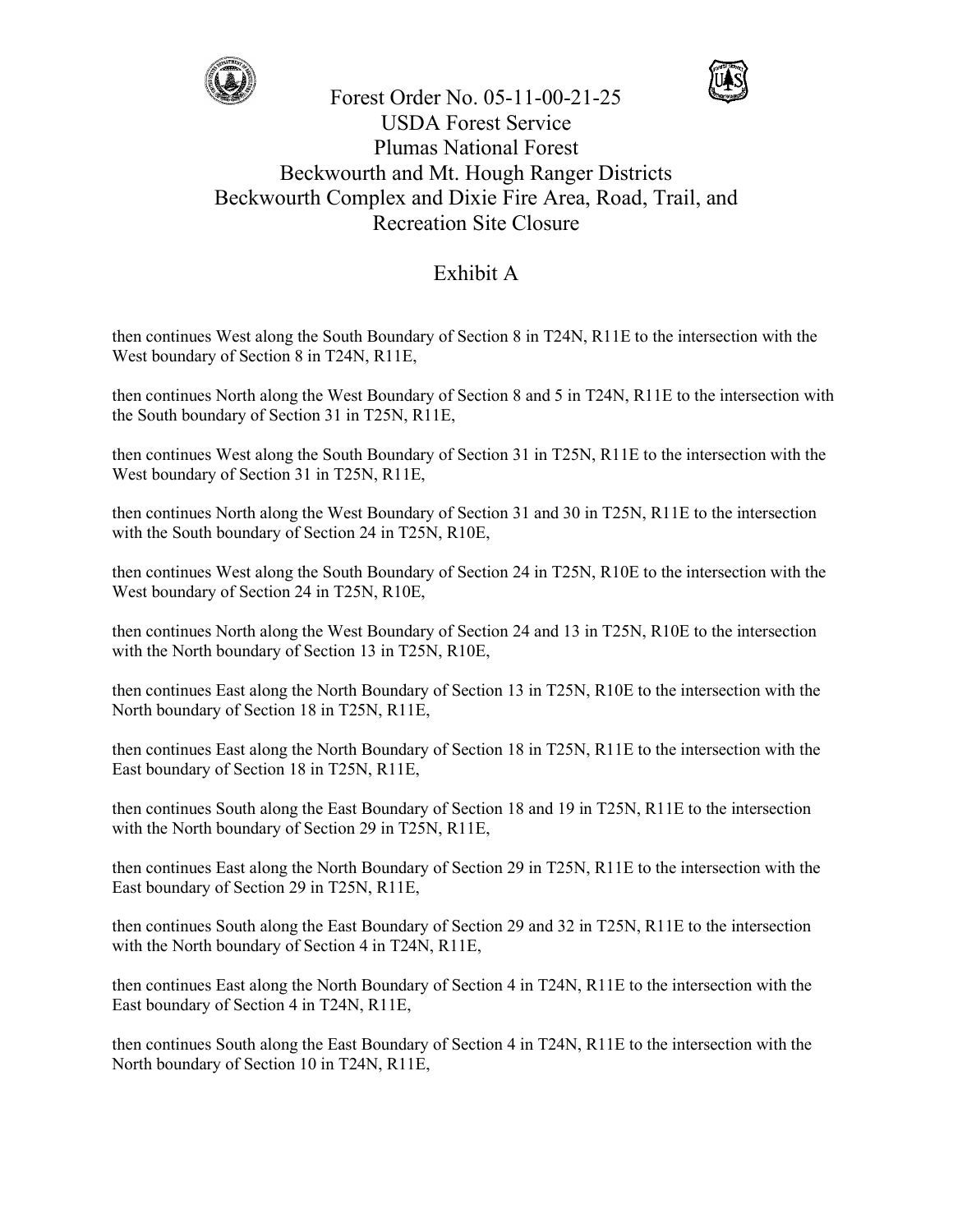



### Exhibit A

then continues East along the North Boundary of Section 10 in T24N, R11E to the intersection with the East boundary of Section 10 in T24N, R11E,

then continues South along the East Boundary of Section 10 in T24N, R11E to the intersection with the North boundary of Section 14 in T24N, R11E,

then continues East along the North Boundary of Section 14 in T24N, R11E to the intersection with the East boundary of Section 14 in T24N, R11E,

then continues South along the East Boundary of Section 14 in T24N, R11E to the intersection with the North boundary of Section 24 in T24N, R11E,

then continues East along the North Boundary of Section 24 in T24N, R11E to the intersection with the North boundary of Section 19 in T24N, R12E,

then continues East along the North Boundary of Section 19 in T24N, R12E to the intersection with the North boundary of Section 19 in T24N, R12E,

then continues South along the East Boundary of Section 19 in T24N, R12E to the intersection with the North boundary of Section 29 in T24N, R12E,

then continues East along the North Boundary of Sections 29 and 28 and 27 and 26 and 25 in T24N, R12E to the intersection with the East boundary of Section 25 in T24N, R12E,

then continues South along the East Boundary of Sections 25 and 36 in T24N, R12E to the intersection with the South boundary of Section 36 in T24N, R12E,

then continues West along the South Boundary of Sections 36 and 35 and 34 and 33 and 32 in T24N, R12E back to the starting point for the Zone B Area Closure at the intersection of the South Boundary and West Boundary of Section 32 in T24N, R12E.

### **Zone B Closed Roads:**

| 24N02X | 24N85Y  | 25N42G |
|--------|---------|--------|
| 24N08X | 24N85YA | 25N42J |
| 24N10  | 24N89Y  |        |
| 24N12B | 24N93Y  |        |
| 24N19  | 24N94Y  |        |
| 24N19A | 24N94YA |        |
| 24N42X | 24N97   |        |
|        |         |        |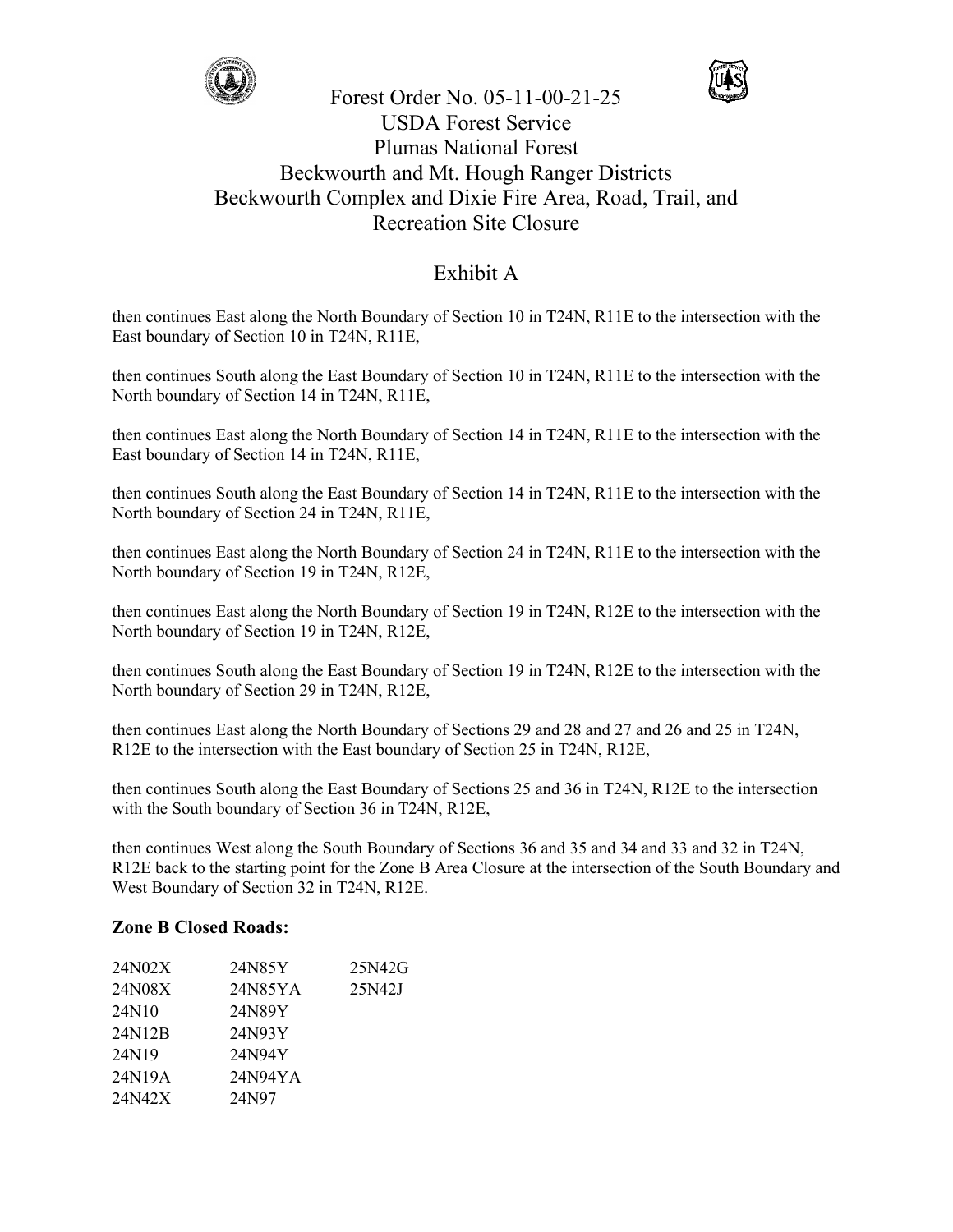



### Exhibit A

| 24N43X  | 24N97A  |
|---------|---------|
| 24N43XA | 24N98Y  |
| 24N57   | 25N18   |
| 24N57A  | 25N18A  |
| 24N57A2 | 25N18B  |
| 24N57C  | 25N18D  |
| 24N57D  | 25N29   |
| 24N57E  | 25N29B  |
| 24N57F  | 25N29C  |
| 24N58   | 25N42   |
| 24N58A  | 25N42A  |
| 24N60C  | 25N42D  |
| 24N61   | 25N42D1 |
| 24N61 A | 25N42F  |
|         |         |

#### **Zone B Closed Trails:**

10M57 10M66 11M10 11M11 11M12 11M13 11M13A 11M13B 11M13C 11M15 11M16 11M17 11M18

#### **Zone C Closed Area:**

The Area Closure shown for Zone C begins at the intersection of the South Boundary and West Boundary of Section 8 in T27N, R13E,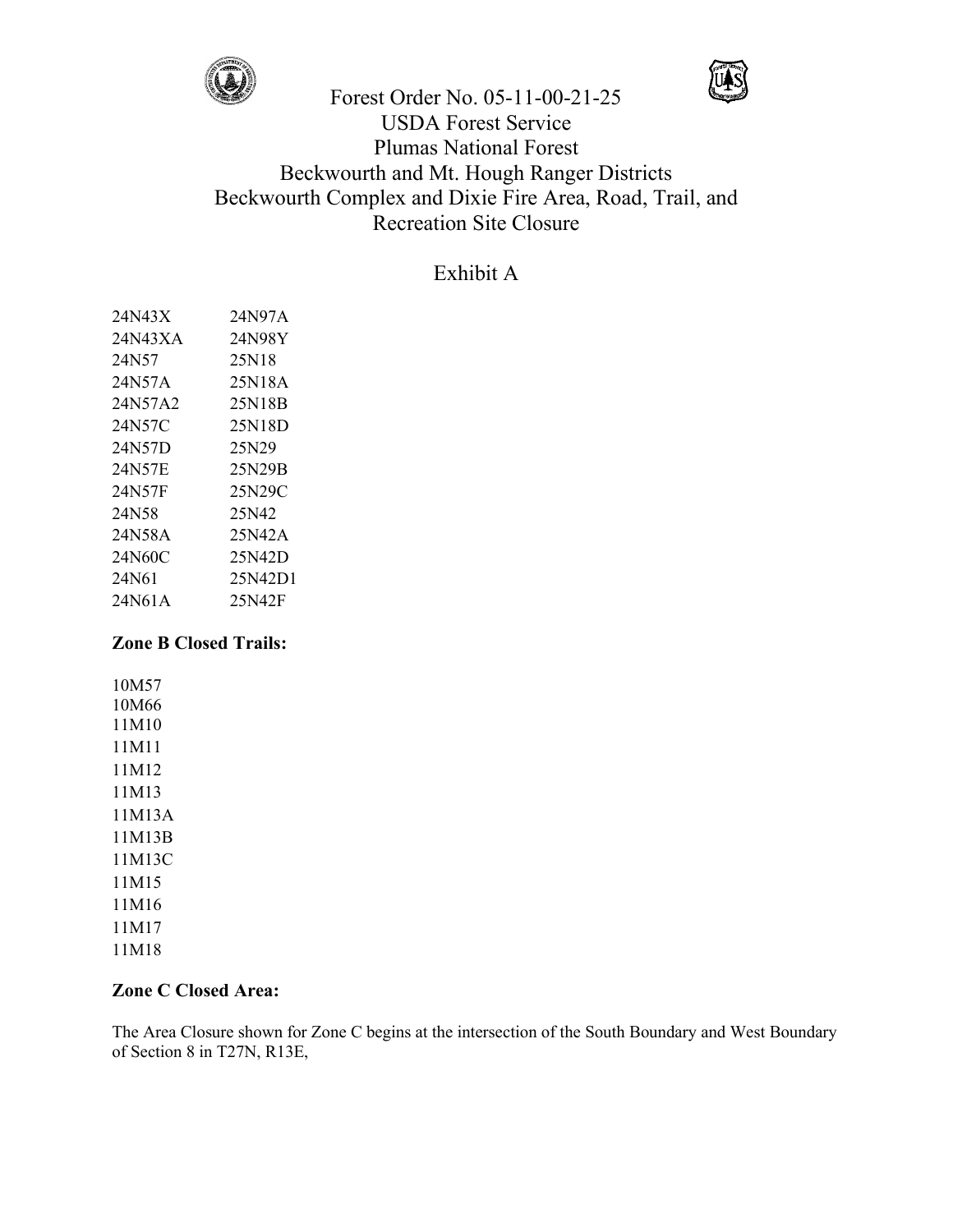



### Exhibit A

then continues North along the West Boundary of Sections 8 and 5 in T27N, R13E to the intersection of the West boundary of Section 32 in T28N, R13E,

then continues North along the West Boundary of Section 32 in T28N, R13E to the intersection of the North boundary of Section 32 in T28N, R13E,

then continues East along the North Boundary of Section 32 in T28N, R13E to the intersection of the West boundary of Section 28 in T28N, R13E,

then continues North along the West boundary of Section 28 in T28N, R13E to the intersection of the North boundary of Section 28 in T28N, R13E,

then continues East along the North boundary of Section 28 in T28N, R13E to the intersection of the East boundary of Section 28 in T28N, R13E,

then continues South along the East boundary of Sections 28 and 33 in T28N, R13E to the intersection of the South boundary of Section 33 in T28N, R13E,

then continues West along the South boundary of Section 33 in T28N, R13E to the intersection of the East boundary of Section 5 in T27N, R13E,

then continues South along the East boundary of Sections 5 and 8 in T27N, R13E to the intersection of the South boundary of Section 8 in T27N, R13E,

then continues West along the South Boundary of Section 8 in T27N, R13E back to the starting point for the Zone C Area Closure at the intersection of the South Boundary and West Boundary of Section 8 in T27N, R13E.

#### **Zone C Closed Roads:**

| 27N04  | 27N60B | 28N02E  | 28N10 |
|--------|--------|---------|-------|
| 27N04J | 28N01  | 28N02F  | 28N11 |
| 27N37  | 28N02  | 28N02F2 | 28N26 |
| 27N46  | 28N02A | 28N02G  |       |
| 27N60  | 28N02B | 28N02K  |       |

### **Zone C Closed Trail:**

13M26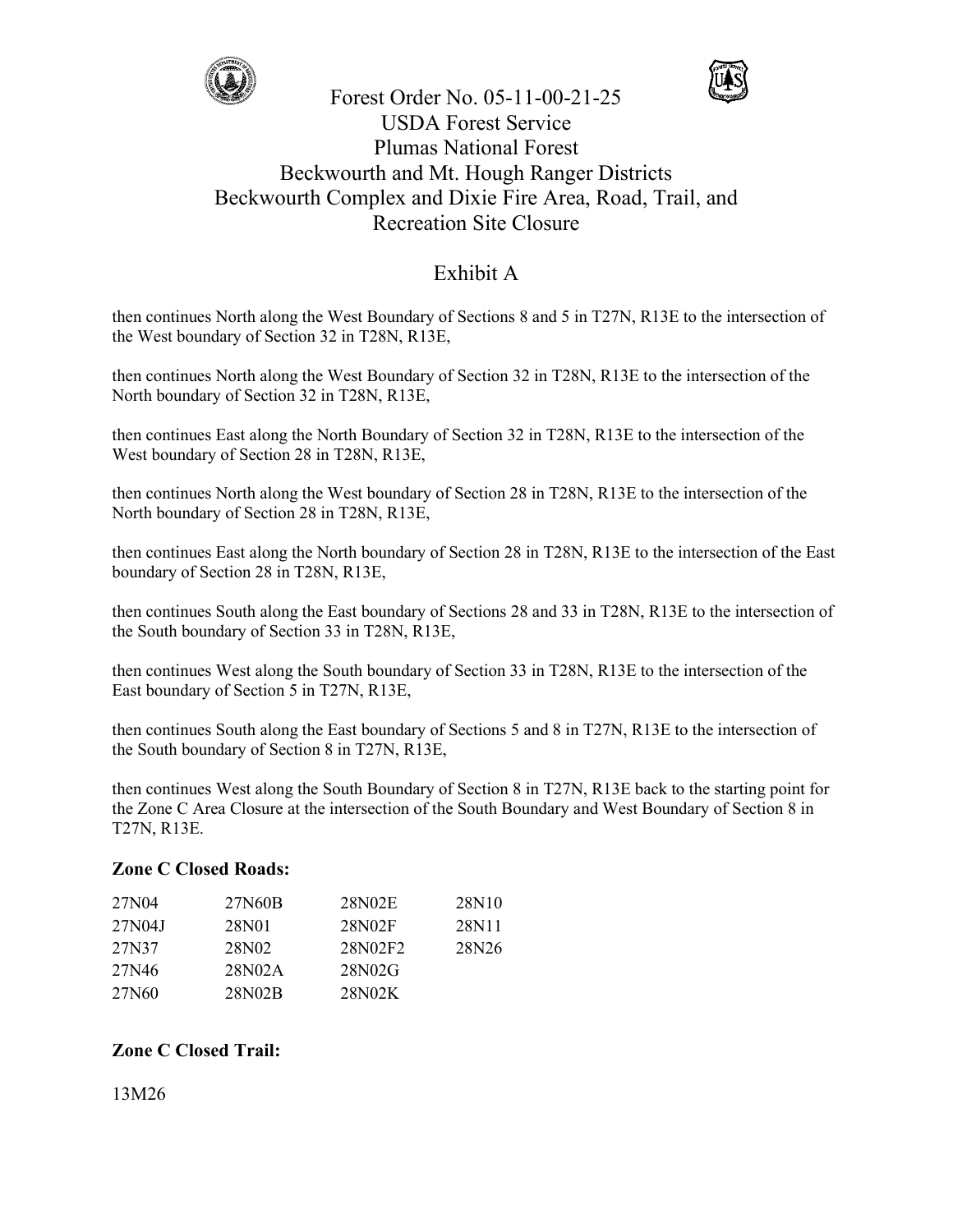



## Exhibit A

### **Zone D Closed Area:**

The Area Closure shown for Zone D begins at the intersection of the South Boundary of Section 18 in T24N, R14E and the West Boundary of T24N and R14E,

then continues North along the West Boundary of T24N, R14E to the intersection with the South Boundary of T25N, R14E,

then continues West along the South Boundary of T25N, R14E to the intersection with the West Boundary of T25N, R14E,

then continues North along the West Boundary of T25N, R14E to the intersection with the North Boundary of T25N, R14E,

then continues East along the North Boundary of T25N, R14E to the intersection with the West Boundary of T26N, R14E,

then continues North along the West Boundary of T26N, R14E to the intersection with the West Boundary of T27N, R14E,

then continues North along the West Boundary of T27N, R14E to the intersection with the North Boundary of Section 19 in T27N, R14E,

then continues East along the North Boundary of Section 19 in T27N, R14E to the intersection with the Plumas National Forest Administrative Boundary,

then continues East and South along the Plumas National Forest Administrative Boundary to the intersection with the South Boundary of Section 31 in T26N, R16E,

then continues West along the South Boundary of Section 31 in T26N, R16E to the intersection with the South Boundary of Section 36 in T26N, R15E,

then continues West along the South Boundary of Section 36 in T26N, R15E to the intersection with the East Boundary of T25N, R15E,

then continues South along the East Boundary of T25N, R15E to the intersection with the East Boundary of T24N, R15E,

then continues South along the East Boundary of T24N, R15E to the intersection with the South Boundary of Section 13 in T24N, R15E,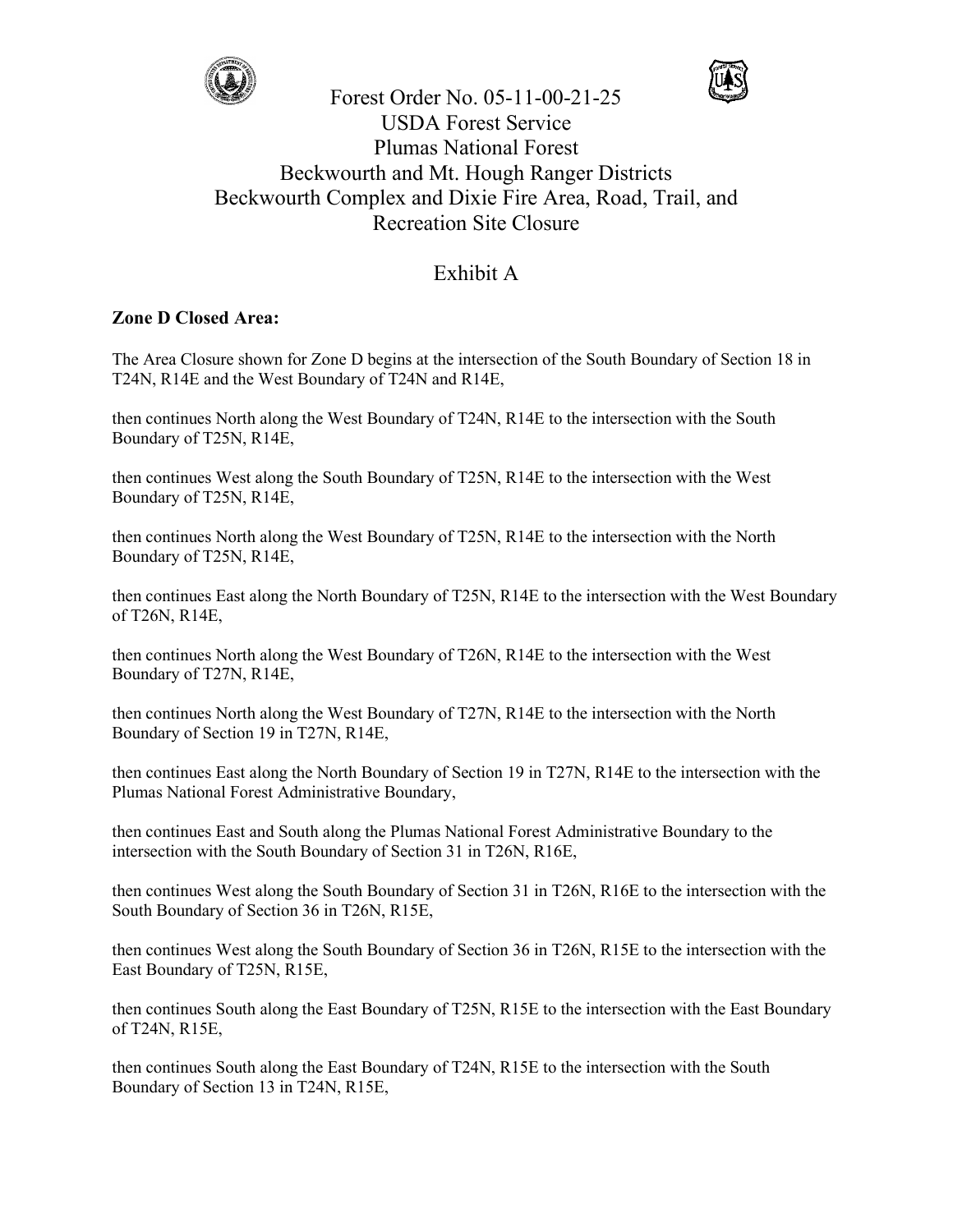



# Exhibit A

then continues West along the South Boundary of Sections 13 and 14 and 15 and 16 and 17 and 18 in T24N, R15E to the intersection with the South Boundary of Section 13 in T24N, R14E,

then continues West along the South Boundary of Sections 13 and 14 and 15 and 16 and 17 and 18 in T24N, R14E back to the starting point for the Zone D Area Closure at the intersection of the South Boundary of Section 18 in T24N, R14E and the West Boundary of T24N and R14E.

### **Zone D Closed Forest Campgrounds:**

Frenchman Family Campground, Township 24N, Range 16E, Section 28 Big Cove Family Campground, Township 24N, Range 16E, Section 27 Spring Creek Family Campground, Township 24N, Range 16E, Section 34 Cottonwood Springs Family Campground, Township 24N, Range 16E, Section 32 Chilcoot Family Campground, Township 23N, Range 16E, Section 3

### **Zone D Closed Forest Boat Launch and Day Use Sites:**

Frenchman Boat Ramp, Township 24N, Range 16E, Section 28 Frenchman Lake Picnic Area, Township 24N, Range 16E, Section 28 Crystal Point Day Use Site, Township 24N, Range 7E, Section 27 Snallygaster Fishing Site, Township 24N, Range 16E, Section 17 Salmon Egg Shoal Fishing Site, Township 24N, Range 16E, Section 17 Nightcrawler Bay Fishing Site, Township 24N, Range 16E, Section 17

### **Zone D Closed Roads:**

| 24N01Y | 25N74 | 26N75  |
|--------|-------|--------|
|        |       |        |
| 24N02Y | 25N78 | 26N75B |
| 24N03Y | 26N01 | 26N80  |
| 24N08Y | 26N04 | 26N80A |
| 24N11Y | 26N05 | 26N80B |
| 24N12Y | 26N06 | 26N80C |
| 24N23  | 26N15 | 26N82  |
|        |       |        |